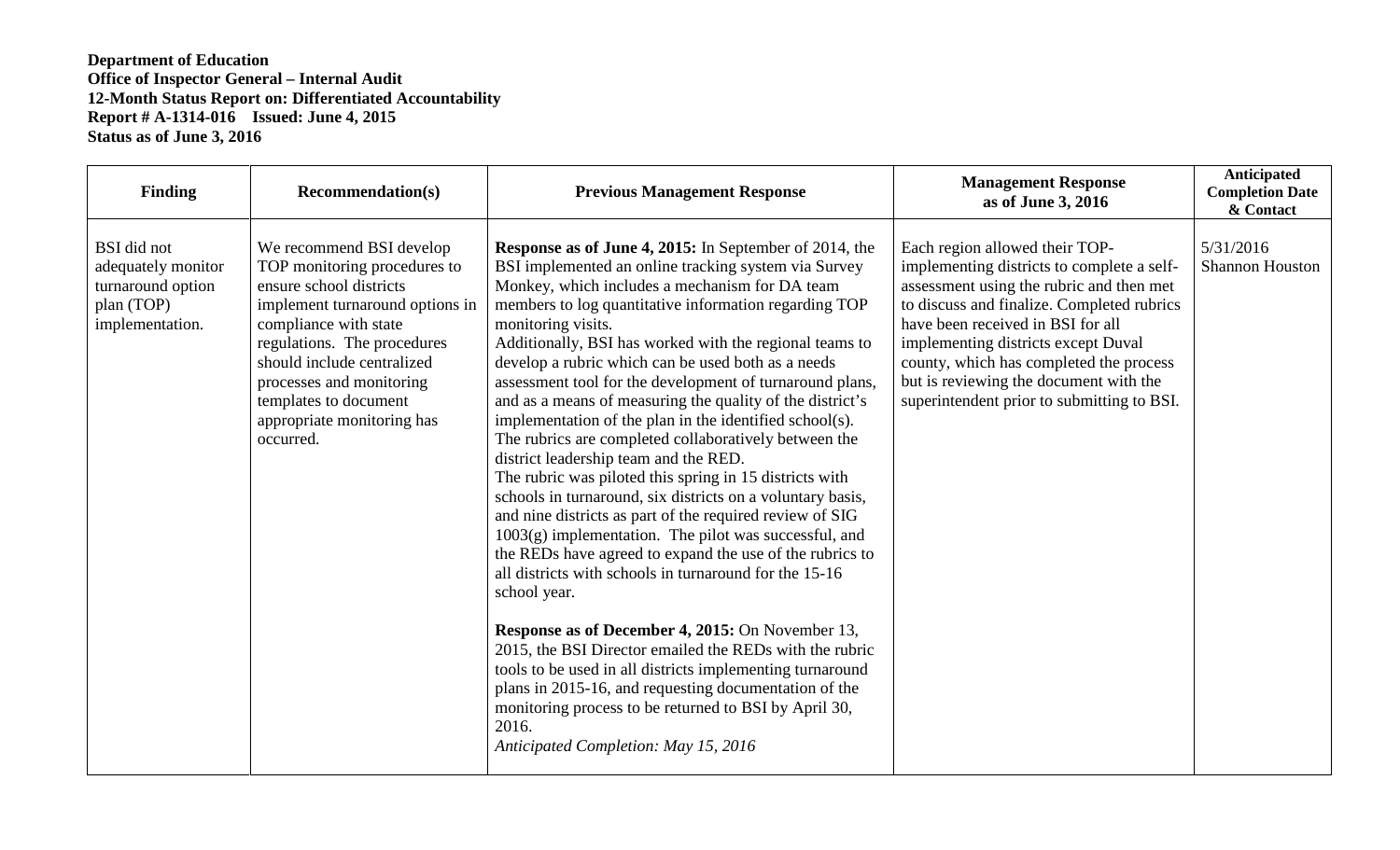| <b>Finding</b>                                                                                                                | <b>Recommendation(s)</b>                                                                                                                                                                                                                                                                                                            | <b>Previous Management Response</b>                                                                                                                                                                                                                                                                                                                                                                                                                                                                                                                                                                                                                                   | <b>Management Response</b><br>as of June 3, 2016                                                                                                                                                                                                                                                                                                                                                                                                                                   | <b>Anticipated</b><br><b>Completion Date</b><br>& Contact |
|-------------------------------------------------------------------------------------------------------------------------------|-------------------------------------------------------------------------------------------------------------------------------------------------------------------------------------------------------------------------------------------------------------------------------------------------------------------------------------|-----------------------------------------------------------------------------------------------------------------------------------------------------------------------------------------------------------------------------------------------------------------------------------------------------------------------------------------------------------------------------------------------------------------------------------------------------------------------------------------------------------------------------------------------------------------------------------------------------------------------------------------------------------------------|------------------------------------------------------------------------------------------------------------------------------------------------------------------------------------------------------------------------------------------------------------------------------------------------------------------------------------------------------------------------------------------------------------------------------------------------------------------------------------|-----------------------------------------------------------|
| State-led initiative<br>outcomes were not<br>met.                                                                             | We recommend BSI establish<br>reasonable and measurable<br>performance goals for reading,<br>math, and science and monitor<br>performance in the targeted PLA<br>schools to ensure accountability<br>and continued school<br>improvement.                                                                                           | <b>Response as of June 4, 2015: "Targeted PLA" schools</b><br>are no longer an identified group, as the RTTT grant ends<br>in June 30, 2015. BSI will work to establish new targets<br>after the new assessment cut scores are known.<br><b>Response as of December 4, 2015: Commissioner</b><br>Stewart has recommended assessment cut scores which<br>are slated to be adopted by the State Board at the January<br>meeting. We expect 2014-15 school grades to be released<br>shortly thereafter, which will give us baseline information<br>to inform conversations with leadership regarding new<br>performance goals.<br>Anticipated Completion: August 1, 2016 | FDOE leadership is working on the state<br>plan for implementing the ESSA. New<br>performance goals will be established<br>through this process.                                                                                                                                                                                                                                                                                                                                   | August 1, 2017<br>Jane Fletcher<br>(ARM)                  |
| BSI did not make all<br>required visits to<br>monitor the fidelity<br>of School<br><b>Improvement Plan</b><br>implementation. | We recommend BSI continue to<br>improve monitoring efforts to<br>ensure implementation fidelity<br>and compliance with the Florida<br>Administrative Code. This<br>should include enhancing<br>procedures to develop<br>centralized processes and<br>monitoring templates to<br>demonstrate appropriate<br>monitoring has occurred. | <b>Response as of June 4, 2015:</b> In September 2014, BSI<br>implemented an online tracking system via Survey<br>Monkey to capture quantitative information regarding SIP<br>monitoring visits. Additionally, DA schools are required<br>to submit a mid-year reflection on progress toward goals<br>and plan implementation for RED review, which is<br>documented in CIMS.<br>The BSI has additional plans to enhance the means of<br>documentation in CIMS, including more options for<br>recording qualitative feedback, and tracking and<br>uploading deliverables, pending funding availability.                                                               | Between August 15, 2015, and April 15,<br>2016, all traditional priority schools<br>received at least one onsite support visit<br>(according to the DA logs), with an<br>average of five visits logged per priority<br>school. Onsite support is differentiated by<br>need in consultation with the district<br>office.<br>BSI was able to modify the Reflection<br>module in CIMS to capture additional<br>qualitative and better quantitative data<br>from the mid-year reviews. | April 1, 2016<br>Janet Capps<br><b>Shannon Houston</b>    |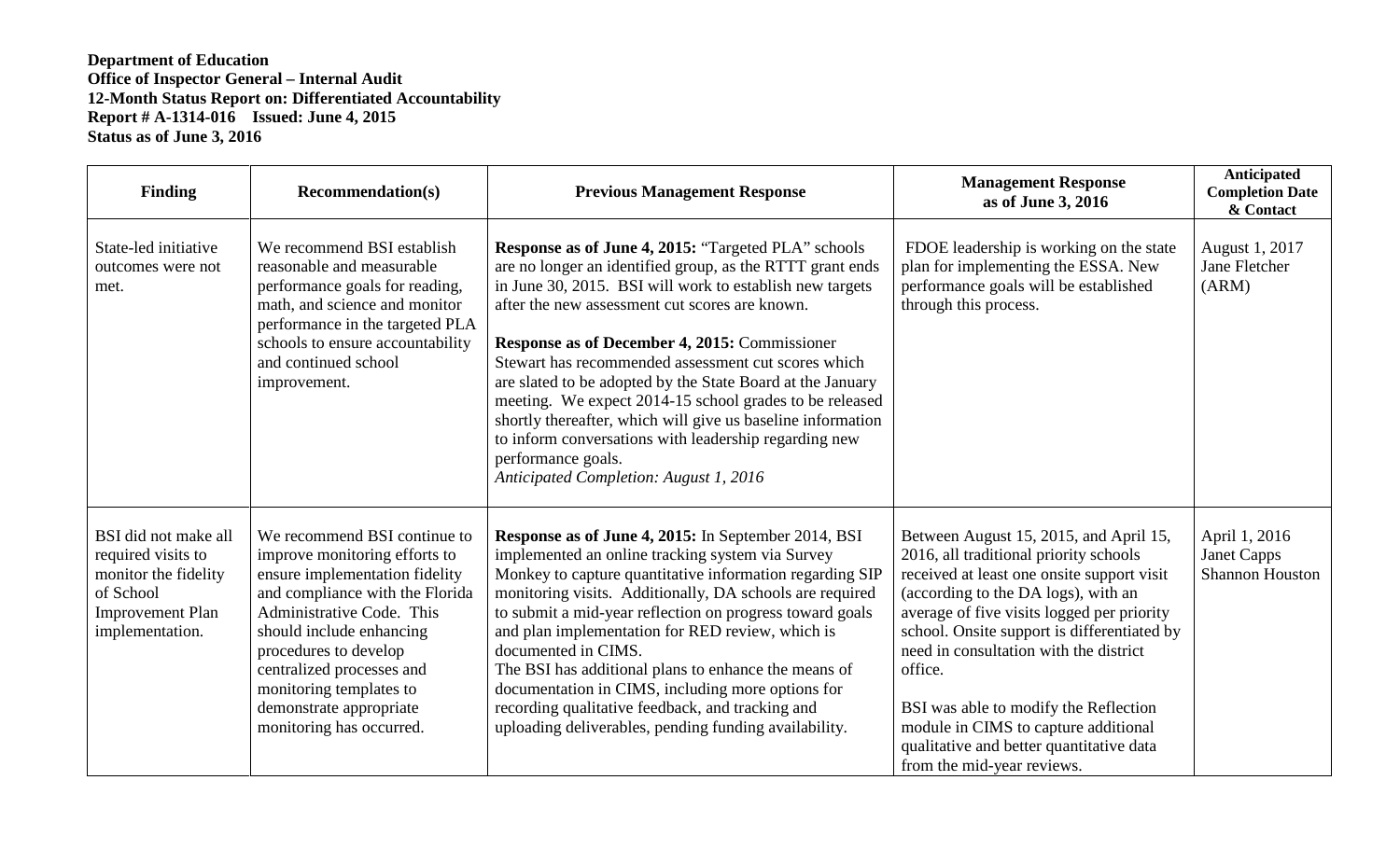| <b>Finding</b>                                                                | <b>Recommendation(s)</b>                                                                                                                                                                                                                                                                         | <b>Previous Management Response</b>                                                                                                                                                                                                                                                                                                                                                                                                                                                                                                                                                                                                                                                                                                                                                                                                                                                                                                                   | <b>Management Response</b><br>as of June 3, 2016                                                                                                                                                                                                                    | Anticipated<br><b>Completion Date</b><br>& Contact |
|-------------------------------------------------------------------------------|--------------------------------------------------------------------------------------------------------------------------------------------------------------------------------------------------------------------------------------------------------------------------------------------------|-------------------------------------------------------------------------------------------------------------------------------------------------------------------------------------------------------------------------------------------------------------------------------------------------------------------------------------------------------------------------------------------------------------------------------------------------------------------------------------------------------------------------------------------------------------------------------------------------------------------------------------------------------------------------------------------------------------------------------------------------------------------------------------------------------------------------------------------------------------------------------------------------------------------------------------------------------|---------------------------------------------------------------------------------------------------------------------------------------------------------------------------------------------------------------------------------------------------------------------|----------------------------------------------------|
|                                                                               |                                                                                                                                                                                                                                                                                                  | Response as of December 4, 2015: On October 21, BSI<br>presented to the REDs a year-end summary of 2014-15<br>school and district support, which was based on the field<br>team logs submitted via Survey Monkey. The analysis<br>was used as a conversation starter about the types of<br>information being collected, and how collection methods<br>can be refined to obtain more consistent data in 2015-16.<br>The mid-year reflection process will begin in January and<br>end by April 1, 2016. We are working to make minor<br>tweaks to the tracking system for the mid-year process so<br>that we can record qualitative feedback in addition to<br>quantitative records of the reviews. However, we are<br>uncertain whether current resources will support the<br>changes (i.e., whether they are complex and considered<br>new development or can be paid for out of our<br>maintenance budget).<br>Anticipated Completion: April 1, 2016 | As of April 1, 92% of 492 schools<br>required to complete a mid-year reflection<br>had done so, and 99% of completed<br>reflections were reviewed by the<br>respective RED.                                                                                         |                                                    |
| <b>BSI</b> did not<br>adequately track and<br>monitor staff vacancy<br>dates. | We recommend BSI capture<br>vacancy dates and retain<br>historical staff vacancy data to<br>ensure the performance of the<br>fiscal agents is in alignment with<br>the scope of work dictated by the<br>grants. We additionally<br>recommend BSI strengthen the<br>grant agreements to specify a | Response as of June 4, 2015: A new vacancy tracking<br>system was implemented in April 2015, which ensures we<br>retain all historical staff vacancy data. The 2015-16 DAP<br>grant includes approximately 21.5 FTE slots, which is<br>substantially smaller than the RTTT grant. This will<br>mitigate the risk of having multiple vacancies<br>simultaneously. The vacancy lengths are a by-product of<br>multiple decision points made on a case-by-case basis,<br>and cannot be determined ahead of time in the grant                                                                                                                                                                                                                                                                                                                                                                                                                             | As of May 1, we had one vacancy on the<br>DAP grant. A school improvement<br>specialist position in Region 1 was vacant<br>for 90 days. After interviews, an offer was<br>made in early April. However, the<br>candidate was not able to begin work until<br>May 2. | Ongoing.<br><b>Sarah Notley</b>                    |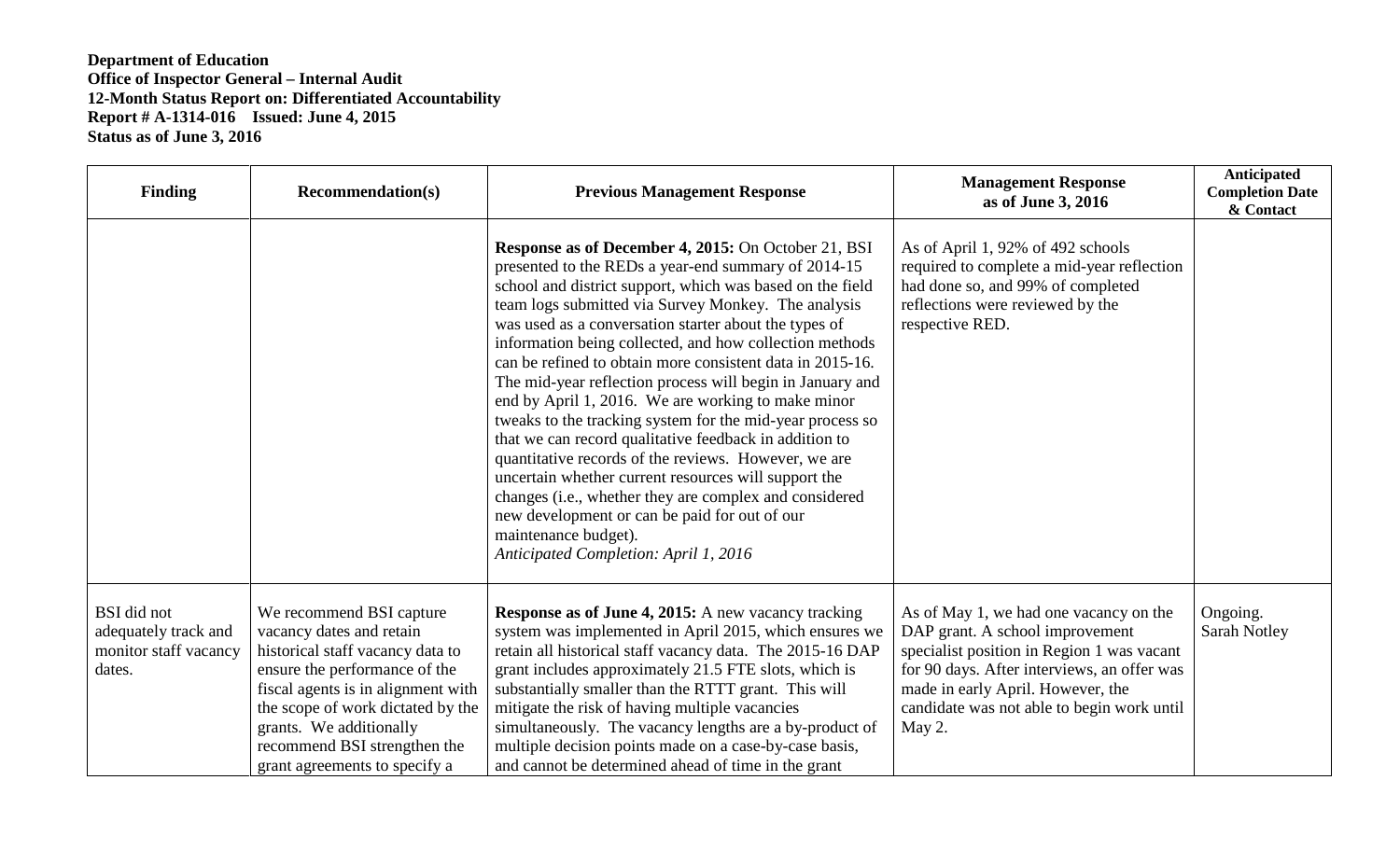| <b>Finding</b> | <b>Recommendation(s)</b>           | <b>Previous Management Response</b>                                                                                                                                                                                                                                                                                                                                                                                                                                                                                                                                                                                                                                                                                                                                                                                                                                                                                                                                                                                                                                                                                                                                                        | <b>Management Response</b><br>as of June 3, 2016 | <b>Anticipated</b><br><b>Completion Date</b><br>& Contact |
|----------------|------------------------------------|--------------------------------------------------------------------------------------------------------------------------------------------------------------------------------------------------------------------------------------------------------------------------------------------------------------------------------------------------------------------------------------------------------------------------------------------------------------------------------------------------------------------------------------------------------------------------------------------------------------------------------------------------------------------------------------------------------------------------------------------------------------------------------------------------------------------------------------------------------------------------------------------------------------------------------------------------------------------------------------------------------------------------------------------------------------------------------------------------------------------------------------------------------------------------------------------|--------------------------------------------------|-----------------------------------------------------------|
|                | timeframe to fill staff vacancies. | agreement.<br>1) When a vacancy occurs, the RED determines<br>whether it is appropriate timing to post the<br>vacancy (e.g., time of year candidates are likely to<br>apply, whether the team has the bandwidth to<br>engage in the hiring process, etc.).<br>2) Once a decision is made to post the position, the<br>RED has to review the candidate pool to determine<br>whether it is strong enough to complete an<br>interview process and make a recommendation for<br>hire. The RED has the discretion to determine the<br>needs of the team as a whole and whether it is<br>preferable to maintain a vacancy while recruiting<br>more suitable candidates than those in the<br>currently in the applicant pool.<br>Response as of December 4, 2015: On August 1, 2015,<br>BSI implemented its new tracking system to monitor staff<br>vacancies on a monthly basis and record the length of<br>time each vacancy occurs.<br>We have had two vacancies occur on the 2015-16 DAP<br>grant. An administrative specialist was vacant 47 days,<br>and a school improvement specialist was vacant 122 days.<br>Both positions have been filled.<br><b>Anticipated Completion: Ongoing</b> |                                                  |                                                           |